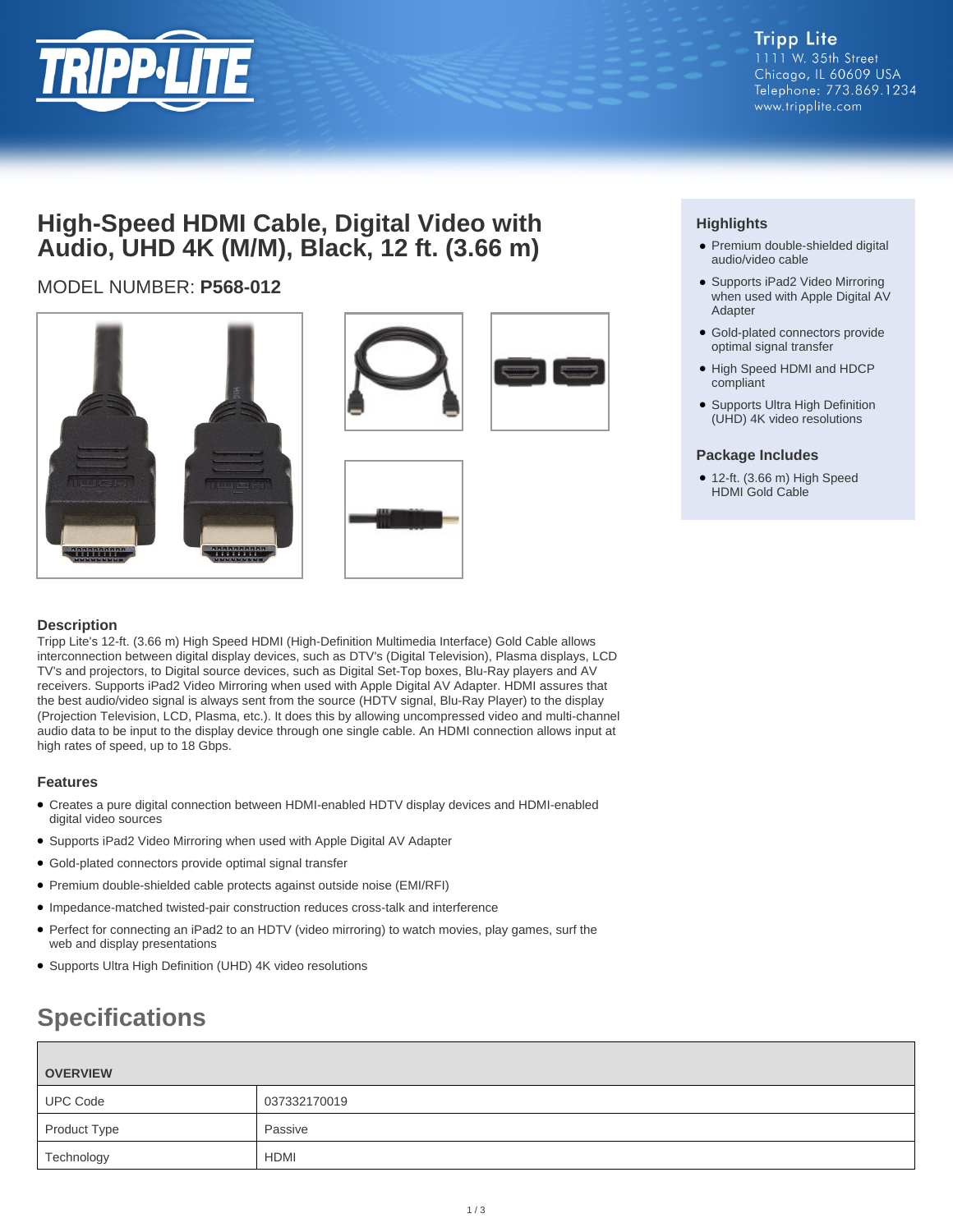

| <b>VIDEO</b>                                 |                                 |  |
|----------------------------------------------|---------------------------------|--|
| Max Supported Video Resolution               | 3840 x 2160 @ 30Hz              |  |
| Max Supported Color Depth                    | 48-bit Deep Color               |  |
| <b>HDR Support</b>                           | No                              |  |
| 3D Video Supported                           | Yes                             |  |
| Chroma Sub Sampling                          | 4:4:4                           |  |
| <b>EDID Support</b>                          | Yes                             |  |
| Signal Transmission                          | Bidirectional                   |  |
| Bandwidth                                    | 10.2 Gbps                       |  |
| <b>AUDIO</b>                                 |                                 |  |
| Audio Specification                          | ARC                             |  |
| <b>USER INTERFACE, ALERTS &amp; CONTROLS</b> |                                 |  |
| <b>LED</b> Indicators                        | $\boldsymbol{0}$                |  |
| <b>PHYSICAL</b>                              |                                 |  |
| Color                                        | <b>Black</b>                    |  |
| Material of Construction                     | <b>PVC</b>                      |  |
| Cable Jacket Color                           | <b>Black</b>                    |  |
| Connector Color                              | <b>Black</b>                    |  |
| Cable Jacket Material                        | <b>PVC</b>                      |  |
| Cable Jacket Rating                          | $VW-1$                          |  |
| Cable Outer Diameter (OD)                    | 7.3mm                           |  |
| Wire Gauge (AWG)                             | 28                              |  |
| Cable Length (ft.)                           | 12                              |  |
| Cable Length (m)                             | 3.66                            |  |
| Ferrite Core                                 | No                              |  |
| Minimum Bend Radius                          | 36.5mm                          |  |
| Shipping Dimensions (hwd / in.)              | $10.00 \times 8.00 \times 0.50$ |  |
| Shipping Dimensions (hwd / cm)               | 25.40 x 20.32 x 1.27            |  |
| Shipping Weight (lbs.)                       | 0.46                            |  |
| Shipping Weight (kg)                         | 0.21                            |  |
| <b>ENVIRONMENTAL</b>                         |                                 |  |
| <b>Operating Temperature Range</b>           | 14 to 122 F (-10 to 50 C)       |  |